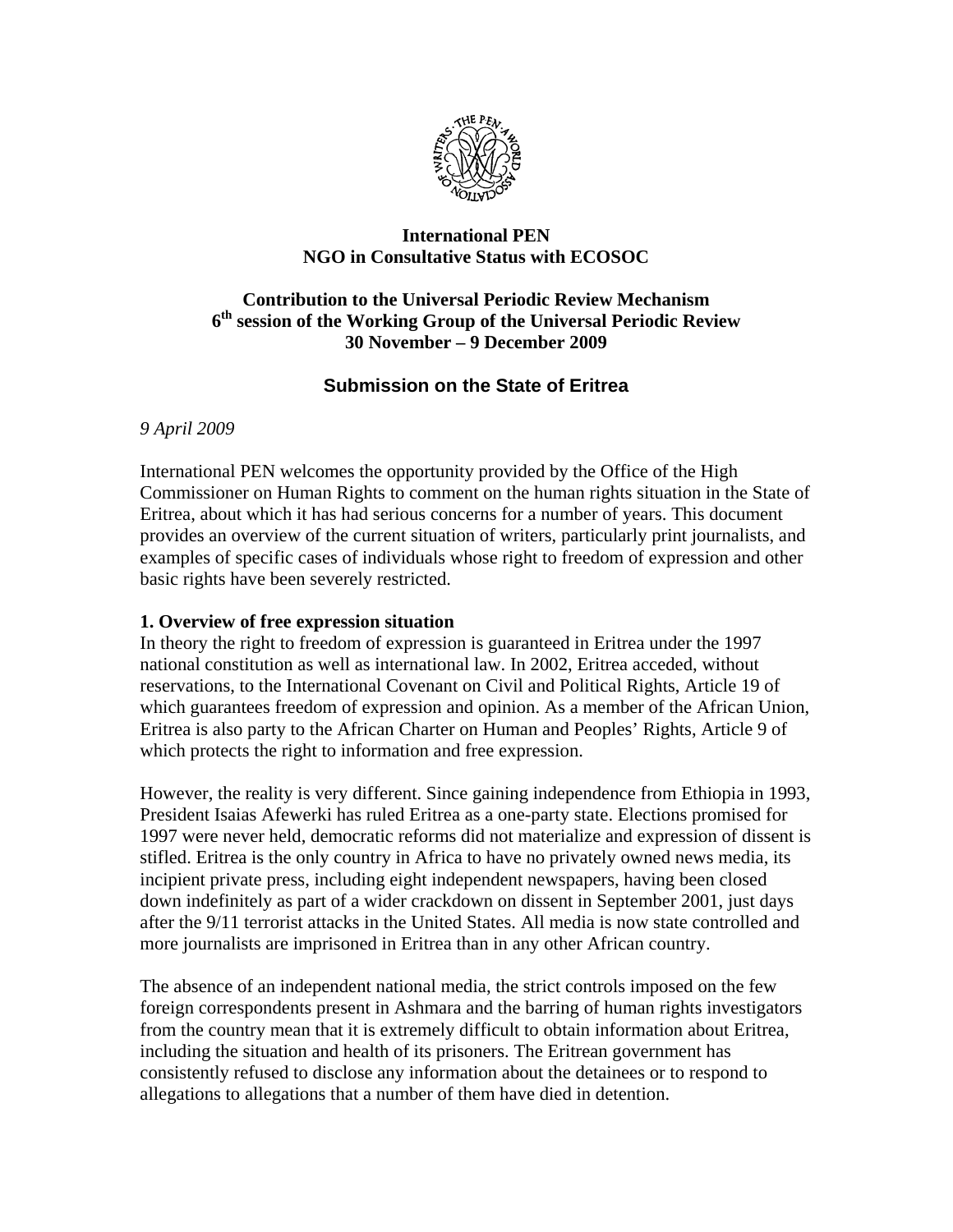#### **2. Long-term incommunicado detention without trial**

In the days following 18 September 2001, known as "Black Tuesday", at least 10 journalists from the private press and 11 former members of the government were rounded up and detained. To this day, at least five print journalists and all 11 of the politicians remain imprisoned, incommunicado and without formal charges or trial. (Four other journalists have reportedly died in custody - see Section 4 below for details). International PEN believes that these detainees are being punished for the peaceful expression of their views in writing.

In the case of the journalists, the authorities variously denied that a clampdown had taken place, claiming instead that they had been sent to carry out their national service, or that the closures and mass arrests were necessary for the sake of national unity, or were carried out because of the newspapers' failure to comply with laws covering media licences. However, it is thought that a more likely explanation is that the crackdown was an attempt to stamp out political dissent, particularly criticism of the government and its prosecution of the war against Ethiopia, in the run up to elections scheduled for December 2001, which were subsequently cancelled. All the journalists detained have had their bank accounts frozen and assets confiscated. In April 2003, President Afewerki stated that the journalists listed as arrested or missing had been bribed by forces opposed to the government to cause division and were "spies", while in 2006 a presidential spokesperson said they had acted against the interests of the state. No evidence has been provided to substantiate these claims. In May 2007, the African Commission on Human and People's Rights of the African Union ruled that the detention of the five journalists was arbitrary and unlawful and called on the Eritrean government to release and compensate the detainees. However, the Eritrean government is yet to comply.

The 11 former government members who were also imprisoned in September were accused of uncorroborated allegations of "treason". However their imprisonment apparently stemmed from their publication of an open letter critical of the government addressed to members of the ruling People's Front for Democracy and Justice (PFDJ) party in May 2001. All were members of the so-called G-15, a group of 15 PFDJ senior officials who signed the letter.

#### **3. Ill treatment and torture in detention**

Initially held at a police station in Ashmara, the journalists were transferred to prisons in secret locations in early 2002 after demanding to be put on trial. Since then the government has refused to divulge any information about the prisoners' whereabouts, legal status or health. According to some unofficial sources, however, in 2008 the journalists were being held at the notorious Eiraeiro prison near Gahtelay.

An example of the poor prison conditions suffered by the detained journalists is the case of Dawit Isaac, who has Swedish citizenship and who has been twice been released from prison on health grounds. Most recently, on 11 January 2009, Isaac was reportedly transferred to a military hospital operated by the Eritrean Air Force, where he was said to be receiving medical treatment for an unspecified condition. It was not known where he was being held and no one can visit him. The move apparently followed his transfer in